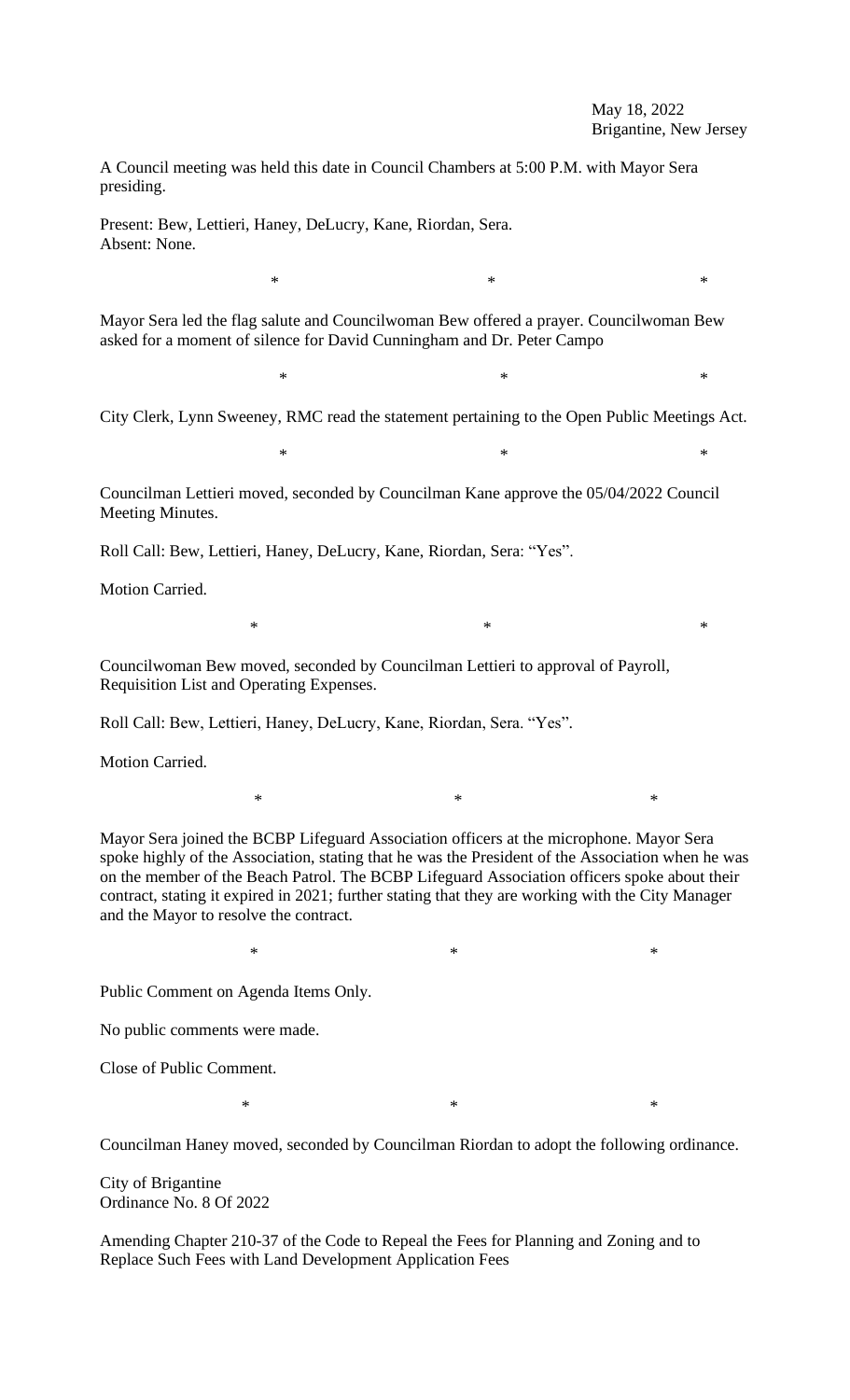No public comments were made.

Roll Call: Bew, Lettieri, Haney, DeLucry, Kane, Riordan, Sera. "Yes".

Motion Carried.

Councilman Kane moved, seconded by Councilman Lettieri to adopt the following resolution.

#### CITY OF BRIGANTINE RESOLUTION 2022-105

 $*$   $*$ 

## AUTHORIZING AGREEMENT WITH STOCKTON FOR LEASE OF BRIGANTINE BOAT HOUSE

Roll Call: Bew, Lettieri, Haney, DeLucry, Kane, Riordan, Sera. "Yes".

Motion Carried.

 $*$   $*$ 

Councilwoman Bew moved, seconded by Councilman Haney to adopt the following resolution.

# CITY OF BRIGANTINE RESOLUTION 2022-106

# AWARD OF CONTRACT FOR ROAD MATERIALS

Roll Call: Bew, Lettieri, Haney, DeLucry, Kane, Riordan, Sera. "Yes".

Motion Carried.

Councilwoman Bew moved, seconded by Councilman Lettieri to adopt the following resolution.

 $*$   $*$ 

### CITY OF BRIGANTINE RESOLUTION 2022-107

### RENTAL REGISTRATION REFUND

Roll Call: Bew, Lettieri, Haney, DeLucry, Kane, Riordan, Sera. "Yes".

Motion Carried.

 $*$   $*$ 

Councilwoman Bew moved, seconded by Councilman Lettieri to adopt the following resolution.

## CITY OF BRIGANTINE RESOLUTION 2022-108

# REAL ESTATE TAX BILL

 $*$   $*$ 

Mayor Sera explained that the estimated bills will account for an increase in the County tax.

Roll Call: Bew, Lettieri, Haney, DeLucry, Kane, Riordan, Sera. "Yes".

Motion Carried.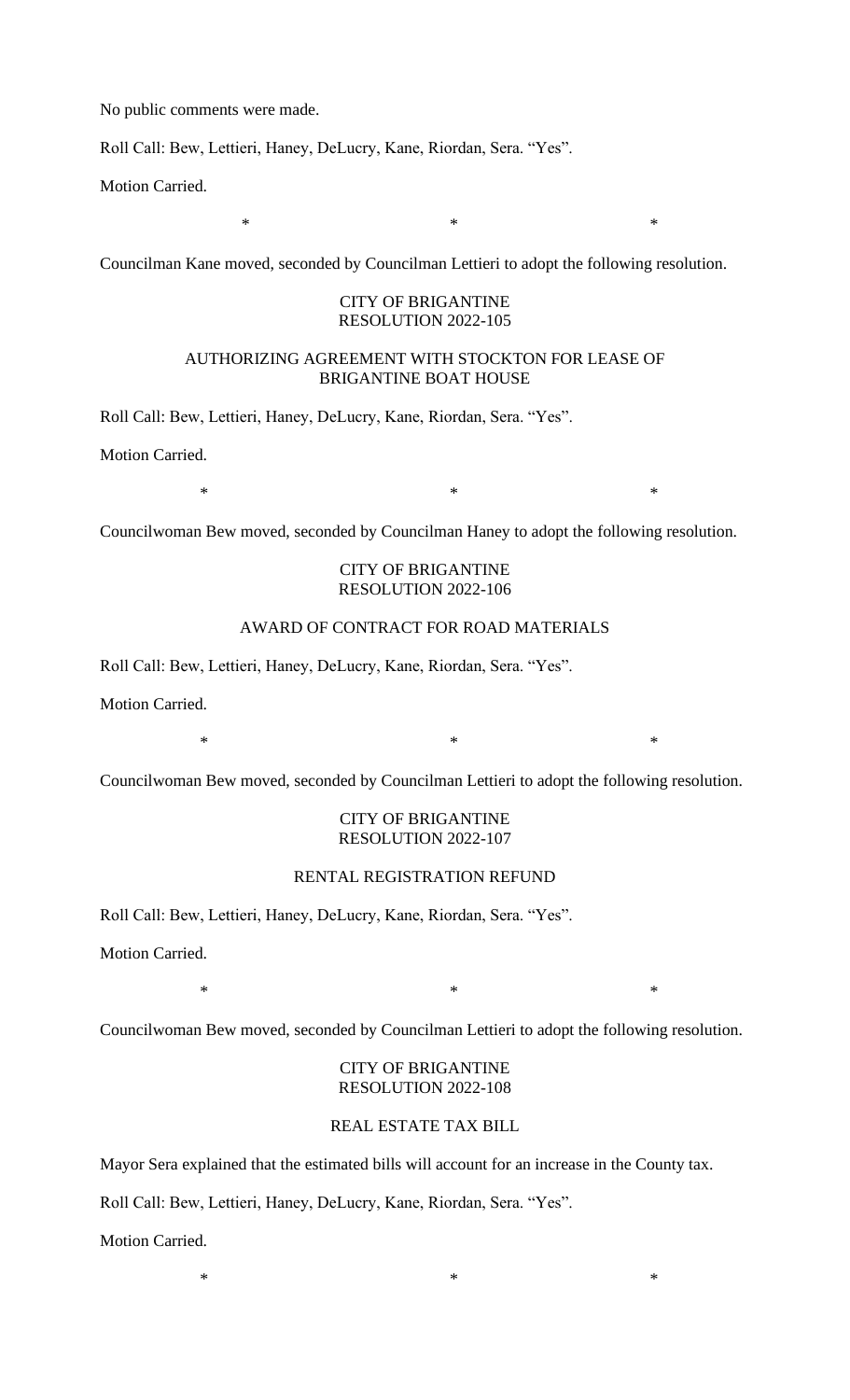Councilwoman Bew moved, seconded by Councilman Kane to adopt the following resolution.

#### CITY OF BRIGANTINE RESOLUTION 2022-109

# AWARD OF CONTRACT FLEET MAINTENANCE AND REPAIRS FOR THE FIRE DEPARTMENT

Roll Call: Bew, Lettieri, Haney, DeLucry, Kane, Riordan, Sera. "Yes".

Motion Carried.

 $*$   $*$ 

Councilwoman Bew moved, seconded by Councilman Haney to adopt the following resolution.

# CITY OF BRIGANTINE RESOLUTION 2022-110

### DECLARING THAT AN EMERGENT CONDITION EXISTS AND AUTHORIZING AWARD OF CONTRACT FOR EMERGENCY WATER MAIN REPAIR

Roll Call: Bew, Lettieri, Haney, DeLucry, Kane, Riordan, Sera. "Yes".

Motion Carried.

 $*$   $*$ 

Councilwoman Bew moved, seconded by Councilman Kane to adopt the following resolution.

#### CITY OF BRIGANTINE RESOLUTION 2022-111

#### AUTHORIZING AWARD OF CONTRACT FOR GOLF CART SERVICES

Roll Call: Bew, Lettieri, Haney, DeLucry, Kane, Riordan, Sera. "Yes".

Motion Carried.

 $*$   $*$ 

Councilman Kane moved, seconded by Councilman Lettieri to adopt the following resolution.

# CITY OF BRIGANTINE RESOLUTION 2022-112

## MEMORANDUM OF AGREEMENT FOR GWU (DISPATCHERS)

Roll Call: Bew, Lettieri, Haney, DeLucry, Kane, Riordan, Sera. "Yes".

Motion Carried.

 $*$   $*$ 

Councilman Haney moved, seconded by Councilman Kane to adopt the following resolution.

# CITY OF BRIGANTINE RESOLUTION 2022-113

# AUTHORIZING THE HIRING OF FULL-TIME POLICE OFFICER

Mayor Sera praised the Police Department for all they do.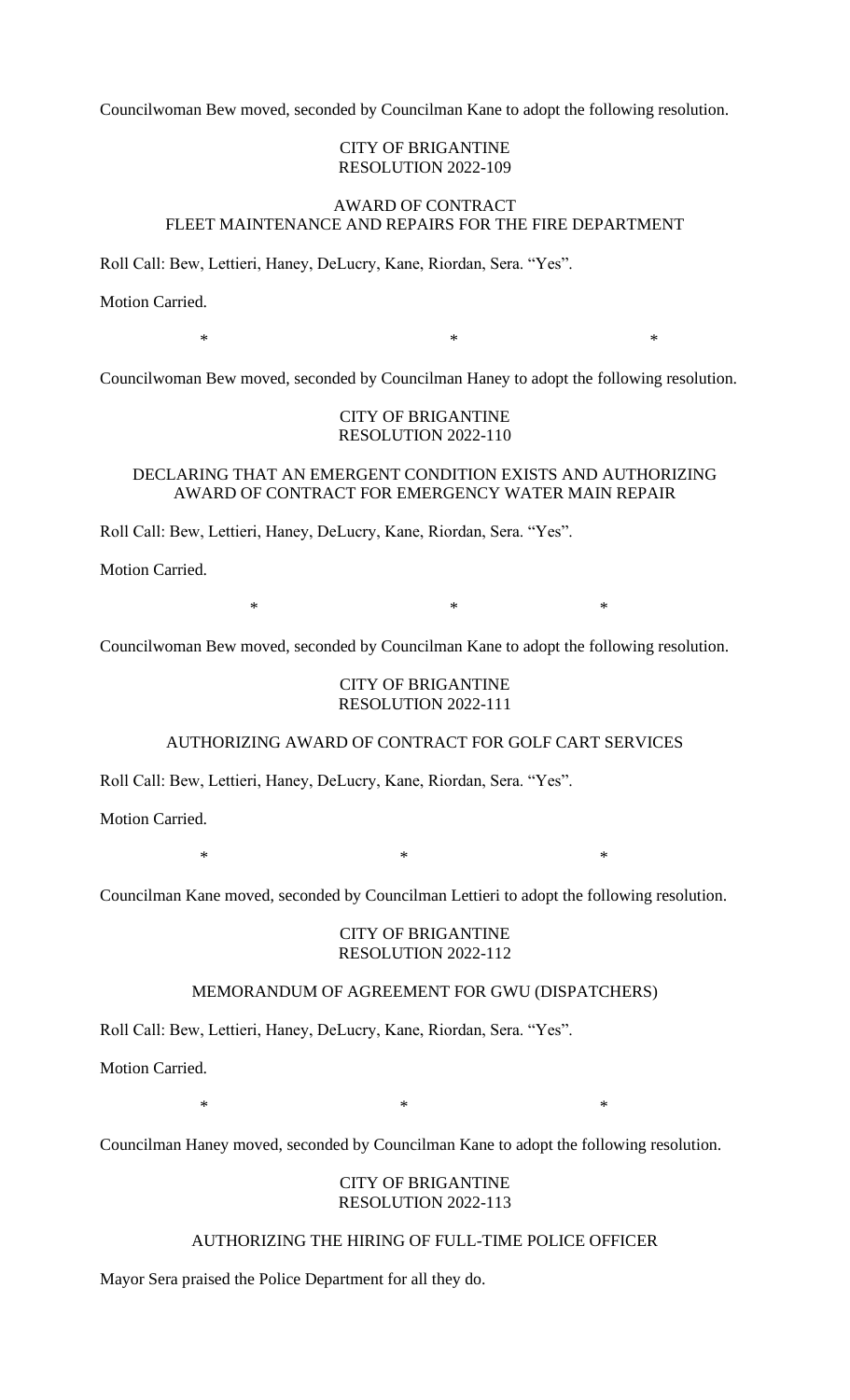Roll Call: Bew, Lettieri, Haney, DeLucry, Kane, Riordan, Sera. "Yes".

Motion Carried.

 $*$   $*$   $*$ 

Councilman Riordan moved, seconded by Councilman Haney to adopt the following resolution.

#### CITY OF BRIGANTINE RESOLUTION 2022-114

#### AUTHORIZING THE HIRING OF FULL-TIME POLICE OFFICER

Roll Call: Bew, Lettieri, Haney, DeLucry, Kane, Riordan, Sera. "Yes".

Motion Carried.

 $*$   $*$ 

Councilman Riordan moved, seconded by Councilwoman Bew to adopt the following resolution.

## CITY OF BRIGANTINE RESOLUTION 2022-115

# AUTHORIZING CITY MANAGER TO SIGN AGREEMENT WITH TRIAD ADVISORY SERVICES, INC.

Roll Call: Bew, Lettieri, Haney, DeLucry, Kane, Riordan, Sera. "Yes".

Motion Carried.

 $*$   $*$ 

Councilman Kane moved, seconded by Councilman Lettieri to approve the following request.

- A. VFW Raffle License #959
- B. VFW Raffle License #960
- C. VFW Raffle License #961
- D. Soccer Tournament Special Event Request
- E. Elks Clambake Noise Ordinance Relief
- F. Marine Mammal Stranding Center Summer Program Request
- G. American Legion Memorial Day Parade and Service Request
- H. P.B.A. Bike Rodeo Request
- I. Holy Spirit Raffle License #962
- J. Holy Spirit Raffle License #963

Roll Call: Bew, Lettieri, Haney, DeLucry, Kane, Riordan, Sera. "Yes".

Motion Carried.

 $*$   $*$ 

Council Manager/Committee Discussion: Councilwoman Bew announced the first Farmers Market will be May  $28<sup>th</sup>$ , stated the Citywide Yard Sale will be June 10, 11 & 12 and thanked Public Works for the great job cleaning the Golf Course. City Manager, James Bennett spoke about the Atlantic Electric project progress. Councilwoman Bew spoke about the roadwork on Route 30 coming toward Brigantine. Councilman Haney spoke about the Skateboard Park construction, commented on Resolution 2022-105 and praised the BCBP. Councilman DeLucry gave a Beach Committee meeting update. Councilman Kane spoke about the various roadwork projects in and around town. Councilman Riordan spoke highly of the BCBP, gave an update on the Economic Development Committee announcing upcoming events. Mayor Sera spoke about the Memorial Day Services on May 29<sup>th</sup> and gave an update on the proposed windmill project.